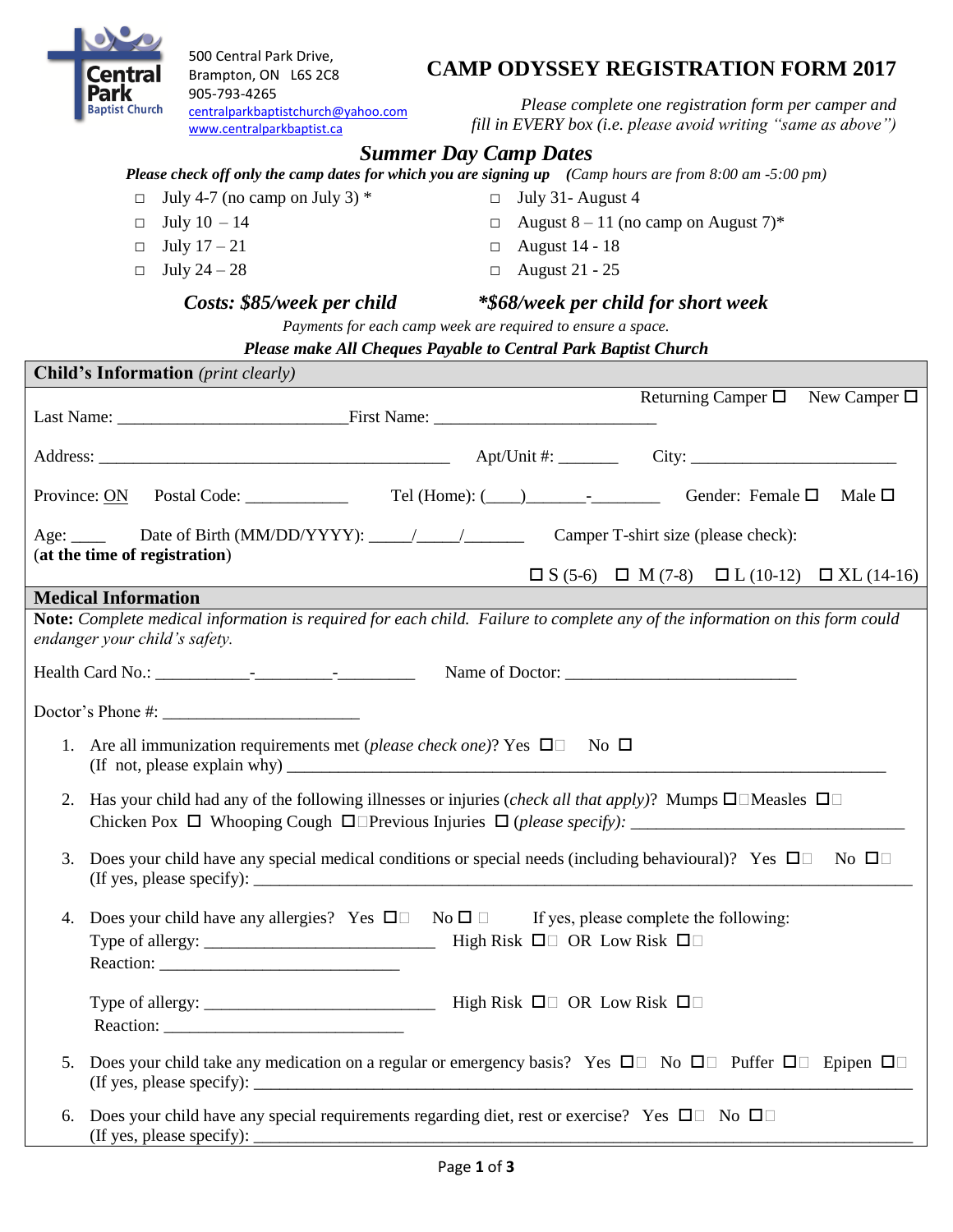**Primary Contact Information:** *Parent/Guardian "A" will be the primary contact, and Parent/Guardian "B" will be the secondary contact* **PARENT/GUARDIAN A**:  $Ms. \Box$  Mrs.  $\Box$  Mr.  $\Box$  Last Name:  $\Box$  First Name: Relationship to Child: \_\_\_\_\_\_\_\_\_\_\_\_\_\_\_\_\_\_\_\_\_\_\_\_\_\_ Address: \_\_\_\_\_\_\_\_\_\_\_\_\_\_\_\_\_\_\_\_\_\_\_\_\_\_\_\_\_\_\_\_\_\_\_\_\_\_\_\_\_\_\_\_\_\_\_ Apt/Unit #: \_\_\_\_\_\_\_\_\_\_ City: \_\_\_\_\_\_\_\_\_\_\_\_\_\_\_\_\_\_\_\_\_\_\_ Province: ON Postal Code: \_\_\_\_\_\_ \_\_\_\_\_\_ Tel (Home):  $(\_\_\_\_\_\_\_$ . Tel (Cell)/Pager: ( ) - Tel (Cell)/Pager: ( ) - Email:\_\_\_\_\_\_\_\_\_\_\_\_\_\_\_\_\_\_\_\_\_\_\_\_\_\_ **PARENT/GUARDIAN B**: Ms. Mrs. Mr. Last Name:\_\_\_\_\_\_\_\_\_\_\_\_\_\_\_\_\_\_\_\_\_\_\_\_\_\_\_\_ First Name: \_\_\_\_\_\_\_\_\_\_\_\_\_\_\_\_\_\_\_\_\_\_\_\_ Relationship to Child:  $\blacksquare$ Apt/Unit #: \_\_\_\_\_\_\_\_\_\_ City: \_\_\_\_\_\_\_\_\_\_\_\_\_\_\_\_\_\_\_\_\_\_\_ Province: ON Postal Code: \_\_\_\_\_\_ \_\_\_\_\_\_ Tel (Home): (\_\_\_)\_\_\_\_\_\_\_\_-\_\_\_\_\_\_\_\_\_\_ Tel (Bus): (\_\_\_)\_\_\_\_\_\_-\_\_\_\_\_\_\_\_\_\_ Ext. \_\_\_\_\_ Tel (Cell)/Pager: (\_\_\_)\_\_\_\_\_\_\_-\_\_\_\_\_\_\_\_\_\_ Email:\_\_\_\_\_\_\_\_\_\_\_\_\_\_\_\_\_\_\_\_\_\_\_\_\_\_\_\_\_\_\_\_\_\_\_\_\_\_ **Alternate Pickup authorization:** In the event that I/We are not able to pick up my/our child, he/she has my/our permission to leave with the following individual(s): Name: The Phone: Name: \_\_\_\_\_\_\_\_\_\_\_\_\_\_\_\_\_\_\_\_\_\_\_\_\_\_\_\_\_\_\_ Phone:\_\_\_\_\_\_\_\_\_\_\_\_\_\_\_\_\_\_\_\_\_ **Emergency Contacts Information:** *Two people to be contacted in an emergency when a parent/guardian is unavailable and to whom the child may be released.* **CONTACT 1** Ms. Mrs. Mr. Last Name:\_\_\_\_\_\_\_\_\_\_\_\_\_\_\_\_\_\_\_\_\_\_\_\_\_\_\_\_\_\_ First Name: \_\_\_\_\_\_\_\_\_\_\_\_\_\_\_\_\_\_\_\_\_\_\_\_ Relationship to Child: \_\_\_\_\_\_\_\_\_\_\_\_\_\_\_\_\_\_\_\_\_\_\_\_\_\_  $Tel$  (Home): (  $\qquad$  )  $\qquad$  -  $\qquad$  Tel (Bus): (  $\qquad$  )  $\qquad$  -  $\qquad$  Ext. Tel (Cell)/Pager: (\_\_\_)\_\_\_\_\_\_\_-\_\_\_\_\_\_\_\_\_\_ **CONTACT 2**  $Ms. \ \Box \Box \quad Mrs. \ \Box \Box \quad Mr. \ \Box \Box \quad Last \ Name:$  First Name: Relationship to Child: \_\_\_\_\_\_\_\_\_\_\_\_\_\_\_\_\_\_\_\_\_\_\_\_\_\_ Tel (Home): (\_\_\_)\_\_\_\_\_\_\_\_-\_\_\_\_\_\_\_\_\_\_ Tel (Bus): (\_\_\_)\_\_\_\_\_\_\_-\_\_\_\_\_\_\_\_\_\_ Ext. \_\_\_\_\_ Tel (Cell)/Pager: (\_\_\_)\_\_\_\_\_\_\_-\_\_\_\_\_\_\_\_\_\_ How did you hear about Central Park Baptist Church's Summer Day Camp Program? Newspaper  $\Box \Box$  Flyer  $\Box \Box$  Church Sign  $\Box \Box$  Friends/Relatives  $\Box \Box$  Church Member  $\Box \Box$  Camp Staff/Alumni  $\Box$  Other  $\Box$ Office Use Only: Extend Care Required? Yes  $\square$  No $\square$ *Camp hours are from 8:00 am -5:00 pm* Would you be interested in receiving more info about Central Park Baptist Church's events after camp is finished Yes  $\square$  No  $\square$ Payment Type: Cash  $\Box$  Cheque  $\Box$ Payment Amount:\$\_\_\_\_\_\_\_ Receipt Given/Date Drop off as early as 7:30 am Pick up as late as 5:30 pm There is an additional fee and form required